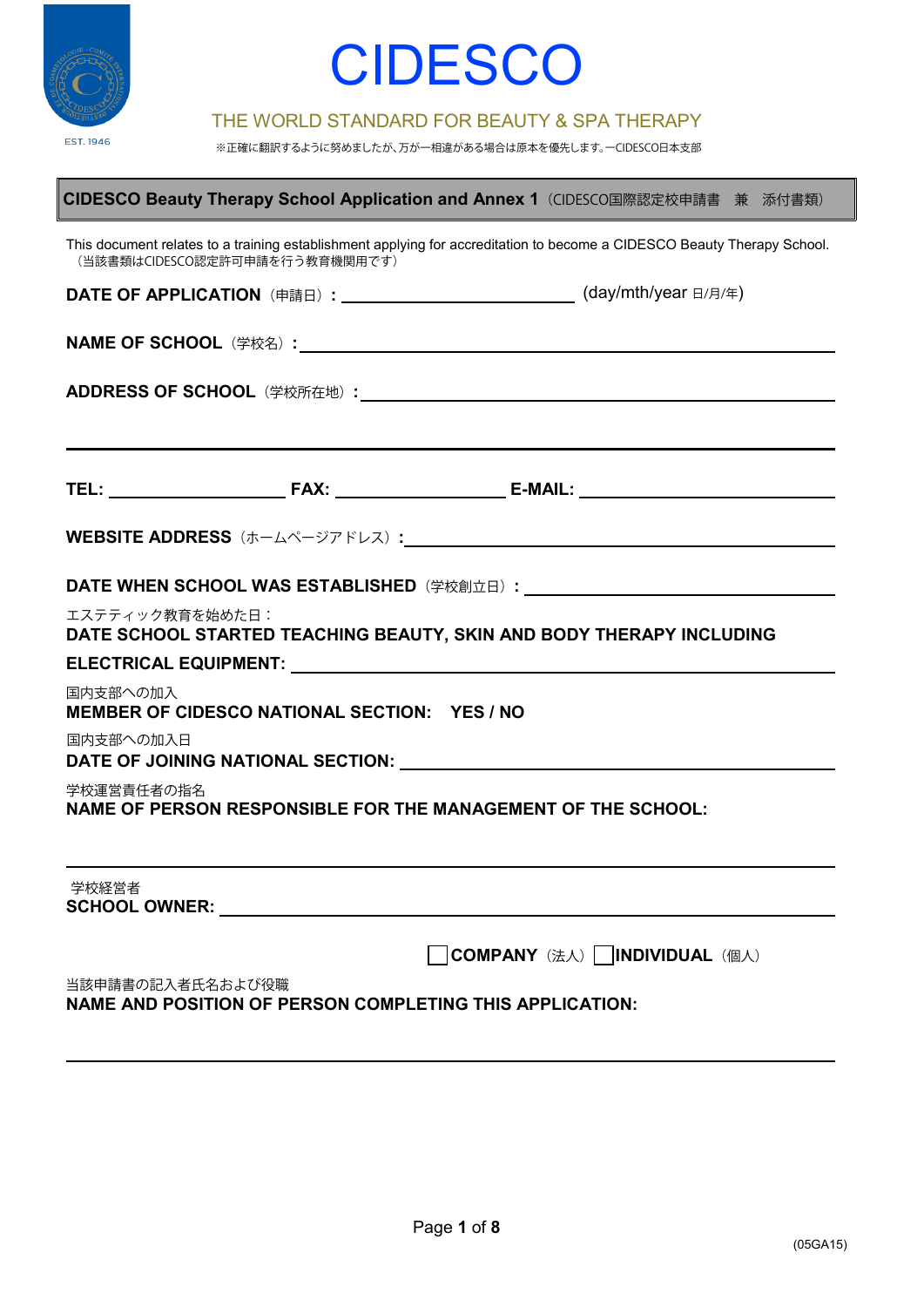

#### THE WORLD STANDARD FOR BEAUTY & SPA THERAPY

#### **CIDESCO Beauty Therapy School Application and Annex 1**(CIDESCO国際認定校申請書 兼 添付書類)

(次のものが申請書に添付されていることを確認してください)

**Please ensure the following are enclosed with your application:**

(CIDESCO国際認定校の許可を申請する学校は以下の書類の原本と写し2部を準備しなければなりません)

A school applying to become an Accredited CIDESCO School must prepare original and 2 copies of the following documents:

Name and title of the owners of the applying school (申請校のオーナーの氏名および役職)

| $\Box$ Name and title of the person responsible for the management of the applying school (if different |  |
|---------------------------------------------------------------------------------------------------------|--|
| <b>■ from above)</b> (申請校の運営責任者の氏名および役職(上記と相違がある場合))                                                    |  |

Names, qualifications and experience of all full-time and part-time teachers and visiting lecturers, indicating the hours and the subjects they teach. (Photocopies of the relevant qualification papers must be available at the applying school when it is inspected by the CIDESCO Assessor) (常勤および非常勤教員と外部講師の氏名、資格および経験と担当時間数および科目(該当する資格証明書の コピーをCIDESCO視察官が視察する際、申請校に用意しておかなければならない))

Timetables and hours of each subject currently taught (各授業科目の時間割および時間数)

| Plan of the classrooms showing where running water (hot and cold) is available, electrical   |
|----------------------------------------------------------------------------------------------|
| sockets, toilets, offices, store-rooms, windows, etc. (Photographs must be included with the |
| plans) (給湯·給水施設や電源コンセントの位置がわかる教室の図面およびトイレ、事務室、貯蔵室、窓等が表示された図面(必ず写真を                           |
| 添付すること))                                                                                     |

│ │ Number of students planning to take CIDESCO course(CIDESCOコースを受講する予定の生徒数):\_

Number of students per class (1クラスあたりの生徒数):

(if these vary, the minimum and maximum should be indicated変動する場合、最大数および最小数を記入する)

| | Number of Beauty Therapy students registered at school(学校に登録されたエステティック専攻の生徒数): \_\_\_\_\_\_\_\_\_\_\_\_\_\_\_\_

List of equipment and furniture (機器および什器のリスト)

| Written proof certifying that the applying school is a member, or will become a member of its |
|-----------------------------------------------------------------------------------------------|
| National CIDESCO Section, if such Section exists (国際支部が存在する場合、申請校が同支部の会員であること、                |
| - またはこれから会員になることを証明する書面)                                                                      |

| □ Copy of existing prospectus of the applying school (申請校の現在の学校案内1部) |  |
|----------------------------------------------------------------------|--|
|                                                                      |  |
|                                                                      |  |
|                                                                      |  |
|                                                                      |  |

| A copy of the school registration/accreditation with local and national authorities. (地方自治体および国内    |  |
|-----------------------------------------------------------------------------------------------------|--|
| 当局の同校の登録/認定証明書の写し1部)                                                                                |  |
| ▎┍ <sub>゚</sub> ゚゠゠゠゠ヿ゠゠゠゚゚゙゙゙゙゙゙゙゚゙゙゚゚゙゙゙゚゚゚゚゚゚゚゚゚゠ゖ゠゠ヿヮ゠゠゠゠゠゠゠゠゚ヺゟ゠ゖ <del>ゟ</del> ゠゙゚ゕゟヺゕゖ゙゙゙゙゙ゕゕ |  |

当局の同校の登録/認定証明書の写し1部)<br>Floor plan of School Premises (スクール施設の見取り図)

Timetable of 1200 +100 (or more) hours for the CIDESCO course (1200時間(またはそれ以上)の時間割)

Name of products used (minimum of 2 brands) one of which must be international List of textbooks used by students (使用する化粧品 (最低2種類のブランド。うち1種類は国際的なブランドであること)) (生徒が使用する教科書のリスト)

| □ Details of school library and other reference materials available to students (生徒が使用できる学校の図書や<br>┗┛ 参考資料の詳細を記したもの) |
|----------------------------------------------------------------------------------------------------------------------|

Details on any printed lecture notes used (授業で使用するあらゆるプリント類の詳細を記したもの)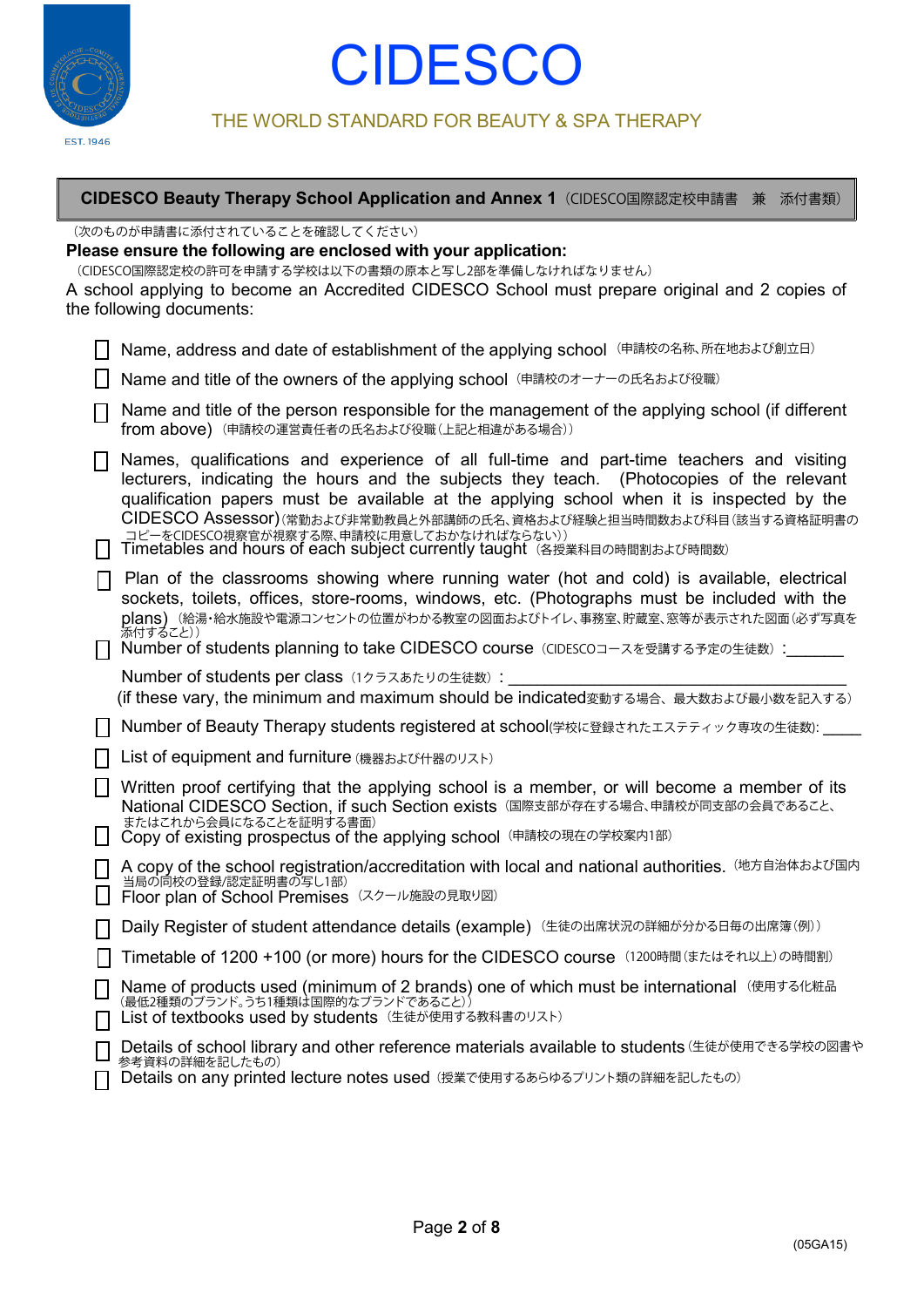

#### THE WORLD STANDARD FOR BEAUTY & SPA THERAPY

|                  |                                                         | Number of students per course (minimum and maximum)<br>(CIDESCOコースを受講する予定の生徒数(最大数および最小数)                            |                  |                        |
|------------------|---------------------------------------------------------|---------------------------------------------------------------------------------------------------------------------|------------------|------------------------|
|                  | Number of students per class<br>(1クラスあたりの生徒数(最大数および最小数) | (minimum and maximum)                                                                                               |                  |                        |
|                  | required                                                | PRACTICAL TRAINING EQUIPMENT<br>(実技トレーニング設備)                                                                        |                  |                        |
| Inspector<br>use | per 12<br>students                                      | <b>COMPULSORY ELECTRICAL EQUIPMENT</b><br>(必須電気機器)                                                                  |                  |                        |
|                  | (視察官使用欄)∥(12名の生徒に<br>対する<br>最低必要数)                      |                                                                                                                     | Quantity<br>(台数) | <b>Remarks</b><br>(備考) |
|                  | 1                                                       | Autoclave or equivalent heat method of<br>sterilization<br>(オートクレーブまたは同等の加熱滅菌器)                                     |                  |                        |
|                  | 3                                                       | Vaporizer (steam) with or without ozone<br>(スチーマーオゾン付き/なし)                                                          |                  |                        |
|                  | $\overline{2}$                                          | High Frequency units (高周波機器)                                                                                        |                  |                        |
|                  | $\overline{2}$                                          | Galvanic units (for Desincrustation and<br>lontophoreses skin care)<br>(ガルヴァニック機器(ディスインクラステーションおよび<br>イオントフォレーゼ     |                  |                        |
|                  | $\overline{2}$                                          | Galvanic units for body treatment<br>(ボディ用ガルヴァニック機器)                                                                |                  |                        |
|                  | $\overline{2}$                                          | Electrical Muscle Stimulation-Faradic type of<br>units for face and body treatments<br>(筋肉電気刺激ーフェイシャルおよびボディ用の低周波機器) |                  |                        |
|                  | $\overline{2}$                                          | Vacuum Suction units (for face and body)<br>(バキュームサクション[真空吸引]機器(フェイシャルおよび<br>ボディ用)                                  |                  |                        |
|                  | $\overline{2}$                                          | Mechanical massager (G5 or other similar<br>equipment) (マッサージ機器(G5または類似した機器)                                        |                  |                        |
|                  | 1                                                       | Infrared lamp<br>(赤外線ランプ)                                                                                           |                  |                        |
|                  |                                                         | 1 Magnifying lamp per 2 stations<br>(美顔器2台につき蛍光拡大鏡1台)                                                               |                  |                        |
|                  | 3                                                       | Wax heaters for hot wax<br>(ホットワックス用ワックスヒーター)                                                                       |                  |                        |
|                  | 3                                                       | Wax heater for strip wax<br>(ウォームワックス用ワックスヒーター)                                                                     |                  |                        |
|                  | $\overline{2}$                                          | Mechanical Brush Cleanse units<br>(フリマトール・ブラシクレンジング機器)                                                              |                  |                        |
|                  |                                                         | Non-electrical items for pedicure and manicure<br>(マニキュアおよびペディキュア用非電動式器具)                                           |                  |                        |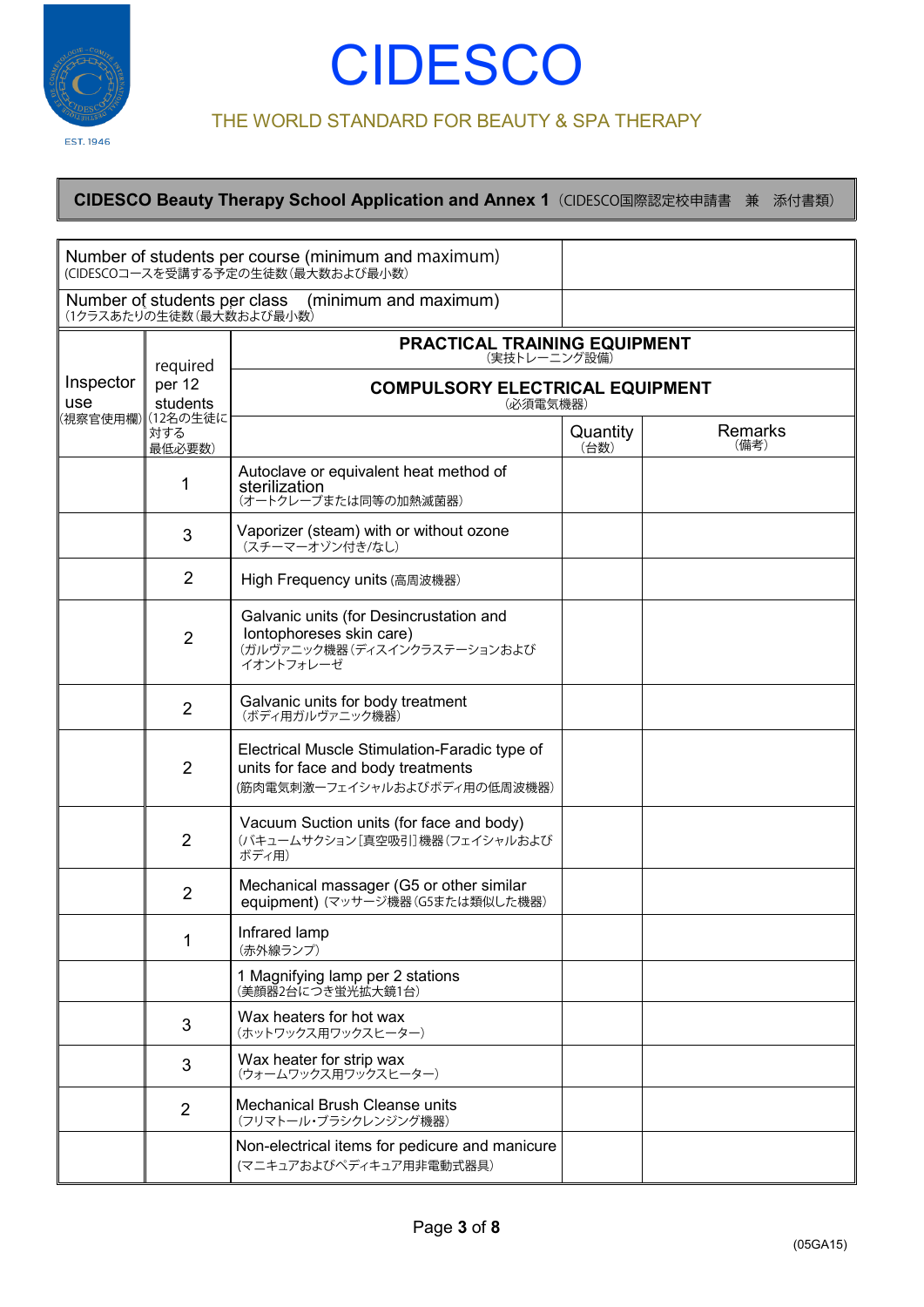

#### THE WORLD STANDARD FOR BEAUTY & SPA THERAPY

|                           | PRACTICAL TRAINING EQUIPMENT (実技トレーニング設備)                                         |                  |                        |  |
|---------------------------|-----------------------------------------------------------------------------------|------------------|------------------------|--|
| Inspector use<br>(視察官使用欄) | The following equipment is recommended but not compulsory<br>(以下の機器は必須ではないが推奨される) |                  |                        |  |
|                           |                                                                                   | Quantity<br>(台数) | <b>Remarks</b><br>(備考) |  |
|                           | Electrical Epilation units (電気脱毛機器)                                               |                  |                        |  |
|                           | Interferential current unit (干渉電流機器)                                              |                  |                        |  |
|                           | Micro-current (マイクロカレント)                                                          |                  |                        |  |
|                           | IPL, laser (IPL, レーザー)                                                            |                  |                        |  |
|                           | Ultrasound (超音波)                                                                  |                  |                        |  |
|                           | Micro-dermadrasion<br>(マイクロダーマブレーション)                                             |                  |                        |  |
|                           | Endermology (エンダモロジー)                                                             |                  |                        |  |
|                           | Paraffin wax heater<br>(パラフィンワックスヒーター)                                            |                  |                        |  |
|                           | Sauna / Steam cabinet<br>(サウナ/箱蒸し風呂)                                              |                  |                        |  |
|                           | Hot towel steam cabinet (タオル蒸し器)                                                  |                  |                        |  |
|                           | Sanitisation equipment (衛生設備)                                                     |                  |                        |  |
|                           | Ultra-violet lamps (紫外線ランプ)                                                       |                  |                        |  |
|                           | Hydrotherapy equipment                                                            |                  |                        |  |
|                           | Any other equipment (その他の機器)                                                      |                  |                        |  |
|                           |                                                                                   |                  |                        |  |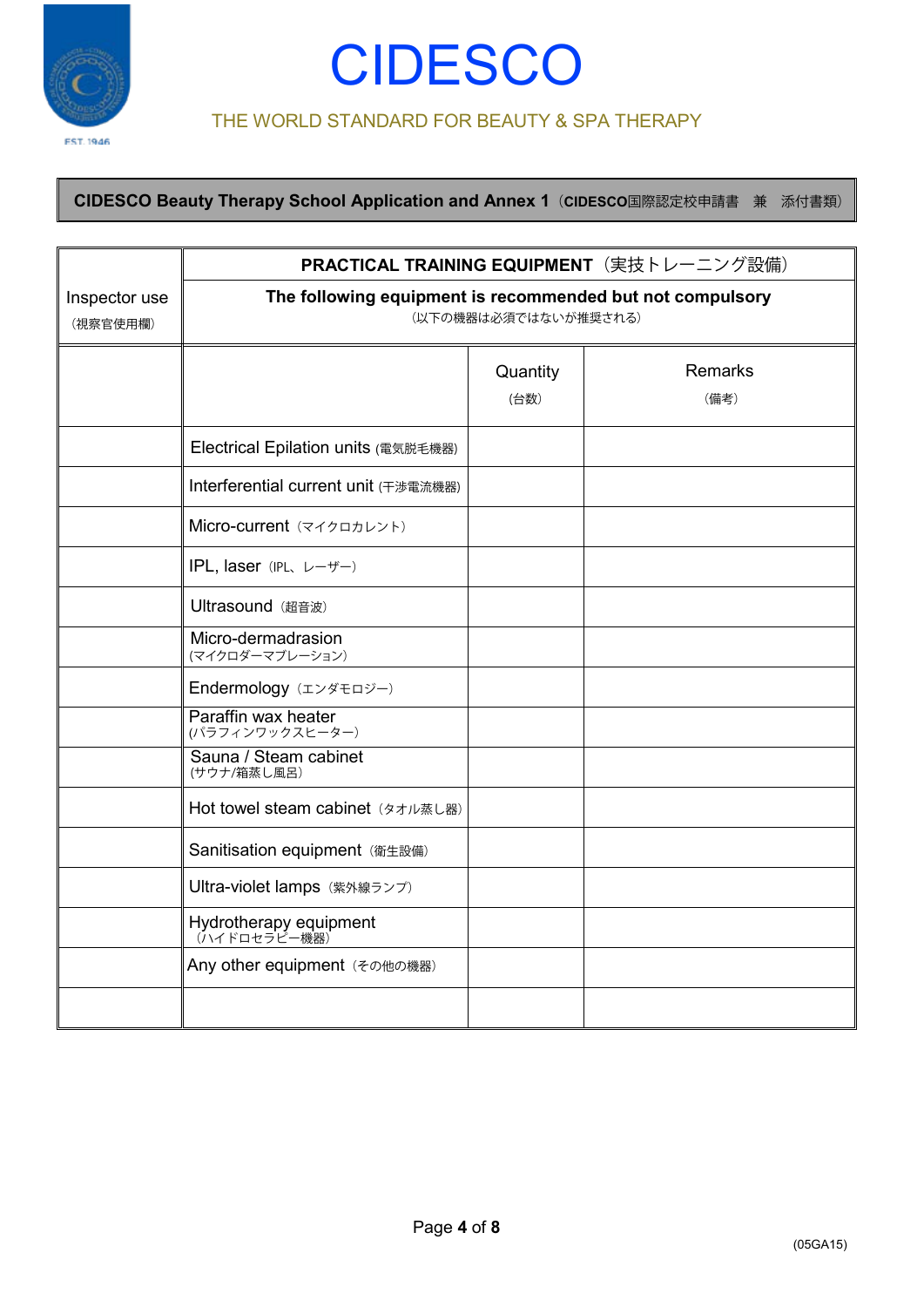

## **CIDESCO**

#### THE WORLD STANDARD FOR BEAUTY & SPA THERAPY

|                           | <b>FURNITURE</b>                                                                                                                                              |                  |                 |  |
|---------------------------|---------------------------------------------------------------------------------------------------------------------------------------------------------------|------------------|-----------------|--|
| Inspector use<br>(視察官使用欄) |                                                                                                                                                               | Quantity<br>(台数) | Remarks<br>(備考) |  |
|                           | <b>Couches</b> (suitable for face and body treatments<br>6 couches per 12 students are compulsory)<br>(ベッド (フェイシャルおよびボディのトリートメントに<br>適したもの)生徒12人に対してベッド6台が必須) |                  |                 |  |
|                           | Facial chairs (フェイシャル用イス)                                                                                                                                     |                  |                 |  |
|                           | Stools (スツール)                                                                                                                                                 |                  |                 |  |
|                           | Trolleys (ワゴン)                                                                                                                                                |                  |                 |  |
|                           | <b>TEACHING RESOURCES (教材)</b>                                                                                                                                |                  |                 |  |
|                           | White/blackboard (白/黒板)                                                                                                                                       |                  |                 |  |
|                           | Overhead projectors<br>(オーバーヘッドプロジェクター (OHP))                                                                                                                 |                  |                 |  |
|                           | Slide projectors (スライドプロジェクター)                                                                                                                                |                  |                 |  |
|                           | Video camera (ビデオカメラ)                                                                                                                                         |                  |                 |  |
|                           | Video recorder (ビデオレコーダー)                                                                                                                                     |                  |                 |  |
|                           | Anatomical models (解剖学用人体模型)                                                                                                                                  |                  |                 |  |
|                           | Wall charts (壁掛け用の図表)                                                                                                                                         |                  |                 |  |
|                           | Photocopier (コピー機)                                                                                                                                            |                  |                 |  |
|                           | Computers (パソコン)                                                                                                                                              |                  |                 |  |
|                           | Internet (インターネット)                                                                                                                                            |                  |                 |  |
|                           |                                                                                                                                                               |                  |                 |  |
|                           |                                                                                                                                                               |                  |                 |  |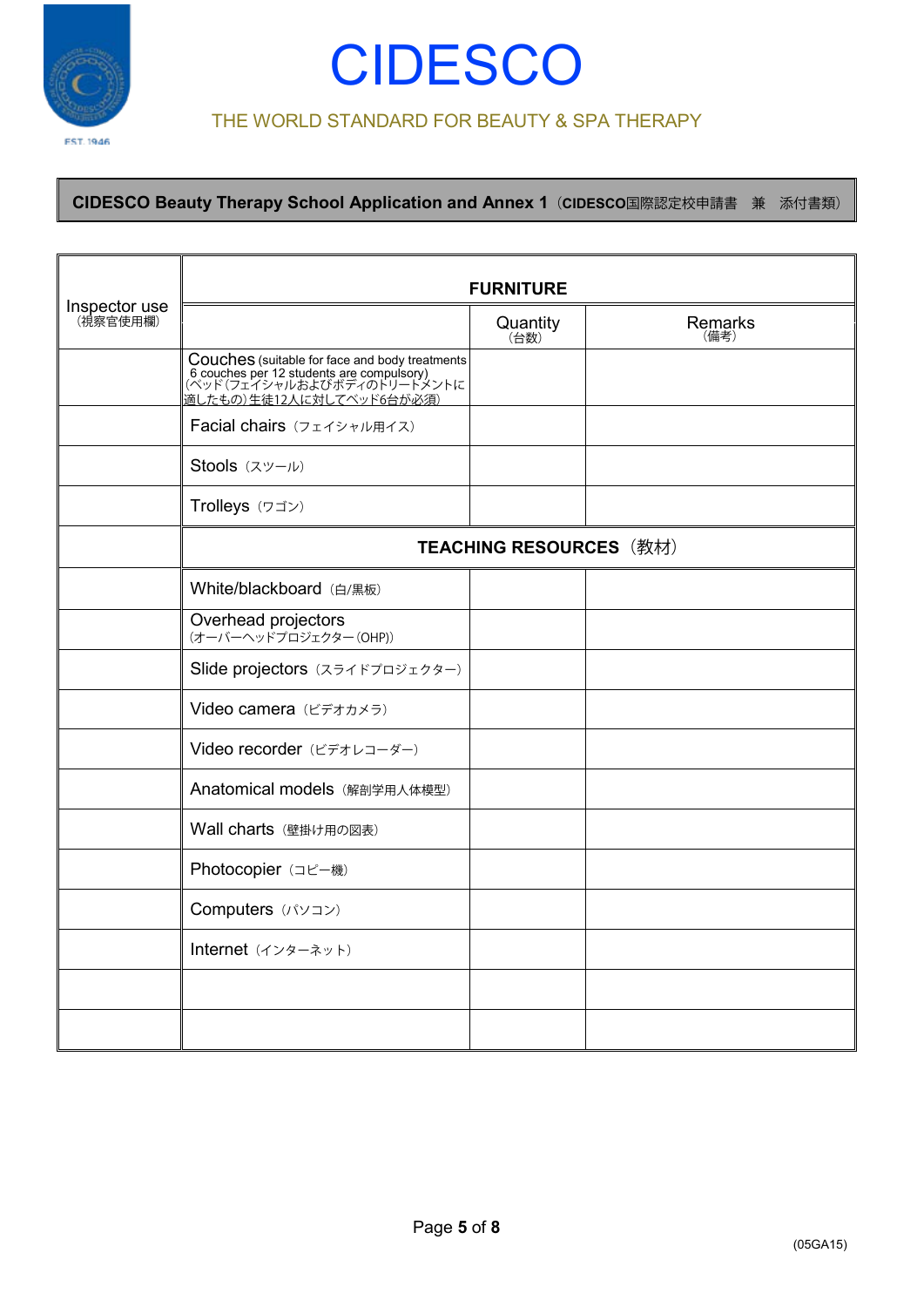

THE WORLD STANDARD FOR BEAUTY & SPA THERAPY

| DETAILS OF TEACHERS AND TEIR QUALIFICATION - Listed in order of seniority              |
|----------------------------------------------------------------------------------------|
| (講師の詳細および資格一責任のある順に記載すること)                                                             |
| Teacher/s responsible for the CIDESCO Beauty Therapy Education must be CIDESCO Diploma |
| TELECH (Research de Le Cole <b>AIRFAAA R</b> uisse Heilse (Cole Cole) (Co              |

**CIDESCO Beauty Therapy School Application and Annex 1**(CIDESCO国際認定校申請書 兼 添付書類)

**Holder/s. (Recommended to have two CIDESCO Diploma Holders to allow for vacations, absences and illnesses)** (実技を担当する講師はCIDESCO有資格者でなければならない(休暇や不在、病欠に備え、2人以上のCIDESCO 有資格者を揃えることを推奨))

| Employed since (雇用開始日)                                                                                                                                                                                                        |
|-------------------------------------------------------------------------------------------------------------------------------------------------------------------------------------------------------------------------------|
|                                                                                                                                                                                                                               |
| Number of hours employed per week (一週間の実働時間) ___________________________________                                                                                                                                              |
| Subjects taught (担当科目) Letter and the control of the control of the control of the control of the control of the control of the control of the control of the control of the control of the control of the control of the con |
| <u> 1989 - Johann Barbara, martxa eta batarra (h. 1989).</u>                                                                                                                                                                  |
| Qualifications (資格)                                                                                                                                                                                                           |
| CIDESCO Diploma (date & number)(CIDESCOディプロマ(取得年月および番号))                                                                                                                                                                      |
|                                                                                                                                                                                                                               |
|                                                                                                                                                                                                                               |
|                                                                                                                                                                                                                               |
|                                                                                                                                                                                                                               |
|                                                                                                                                                                                                                               |
| Number of hours employed per week (一週間の実働時間) ___________________________________                                                                                                                                              |
|                                                                                                                                                                                                                               |
| the control of the control of the control of the control of the control of the control of the control of the control of the control of the control of the control of the control of the control of the control of the control |
|                                                                                                                                                                                                                               |
|                                                                                                                                                                                                                               |
|                                                                                                                                                                                                                               |
|                                                                                                                                                                                                                               |
| <b>Name</b> (氏名)                                                                                                                                                                                                              |
| Employed since (雇用開始日)                                                                                                                                                                                                        |
|                                                                                                                                                                                                                               |
| Number of hours employed per week (一週間の実働時間) ___________________________________                                                                                                                                              |
|                                                                                                                                                                                                                               |
|                                                                                                                                                                                                                               |
|                                                                                                                                                                                                                               |
|                                                                                                                                                                                                                               |
|                                                                                                                                                                                                                               |
|                                                                                                                                                                                                                               |
| <b>Name</b> (氏名)                                                                                                                                                                                                              |
| Employed since (雇用開始日)                                                                                                                                                                                                        |
|                                                                                                                                                                                                                               |
| Number of hours employed per week (一週間の実働時間) ___________________________________                                                                                                                                              |
|                                                                                                                                                                                                                               |
|                                                                                                                                                                                                                               |
| Qualifications (資格)                                                                                                                                                                                                           |

CIDESCO Diploma (date & number)(CIDESCOディプロマ(取得年月および番号))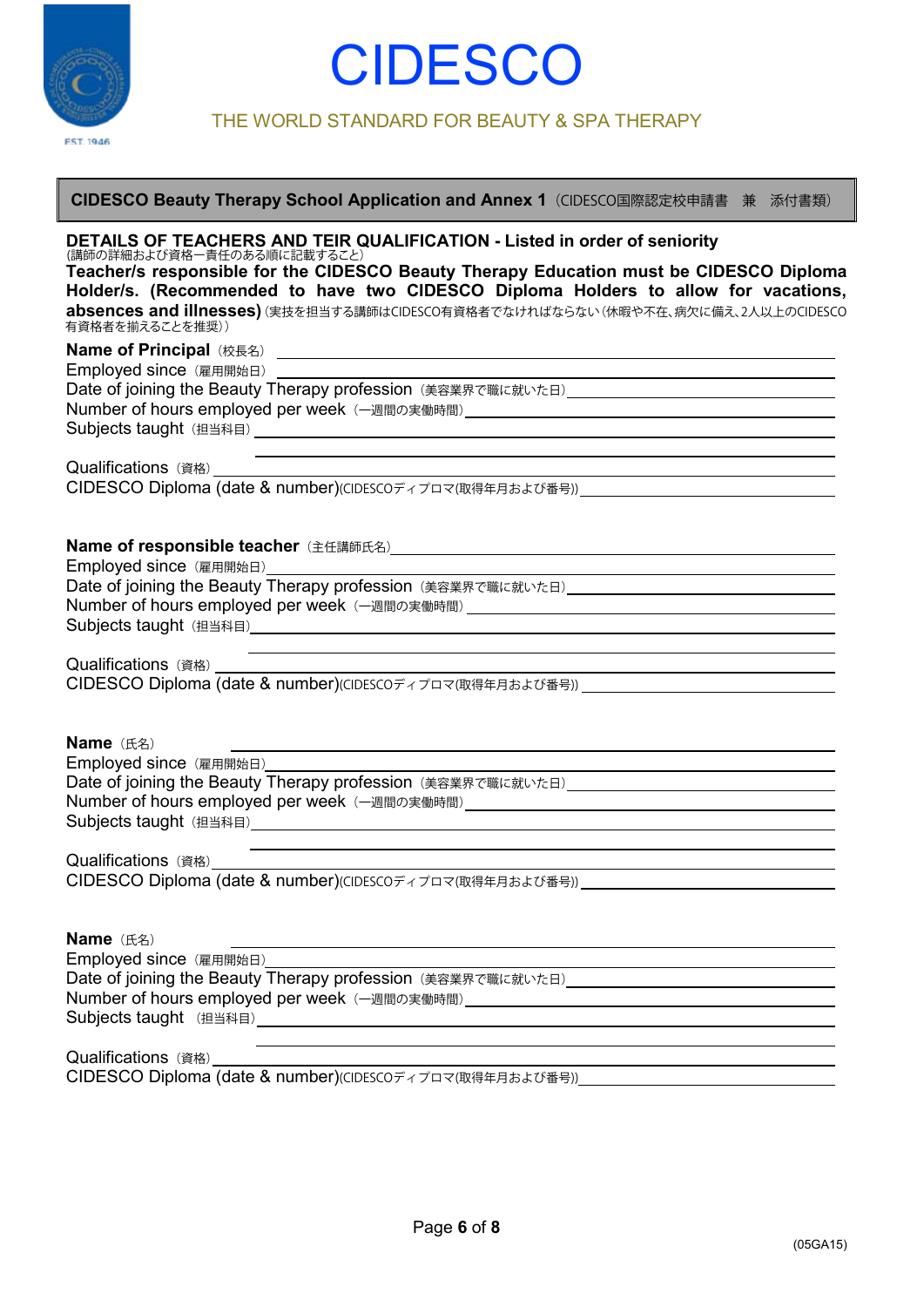

THE WORLD STANDARD FOR BEAUTY & SPA THERAPY

| <b>Name</b> (氏名)                                                                 |
|----------------------------------------------------------------------------------|
| Employed since (雇用開始日) <u>________________________________</u>                   |
|                                                                                  |
|                                                                                  |
|                                                                                  |
|                                                                                  |
| Qualifications (資格)                                                              |
|                                                                                  |
|                                                                                  |
| Name (氏名)                                                                        |
| Employed since (雇用開始日) _________                                                 |
|                                                                                  |
|                                                                                  |
|                                                                                  |
|                                                                                  |
| Qualifications (資格)                                                              |
| CIDESCO Diploma (date & number)(CIDESCOディプロマ (取得年月および番号))                        |
|                                                                                  |
|                                                                                  |
| Name (E4)                                                                        |
| Employed since (雇用開始日)_________                                                  |
|                                                                                  |
| Number of hours employed per week (1週間の実働時間) ___________________________________ |
|                                                                                  |
| <u> 1989 - Johann Stoff, amerikansk politiker (* 1908)</u>                       |
| Qualifications (資格)                                                              |
|                                                                                  |
|                                                                                  |
| <b>Name</b> (氏名)                                                                 |
| Employed since (雇用開始日) <u>________________</u>                                   |
|                                                                                  |
| Number of hours employed per week (1週間の実働時間)<br><sub>200</sub> 0                 |
|                                                                                  |
|                                                                                  |
| Qualifications (資格)                                                              |
| CIDESCO Diploma (date & number)(CIDESCOディプロマ (取得年月および番号))                        |
|                                                                                  |
| Visiting Lecturers, subjects taught and hours per week/month                     |
| (外部講師と担当科目、および1週間/1ヵ月あたりの授業時間)                                                   |
|                                                                                  |
|                                                                                  |
|                                                                                  |
|                                                                                  |
|                                                                                  |